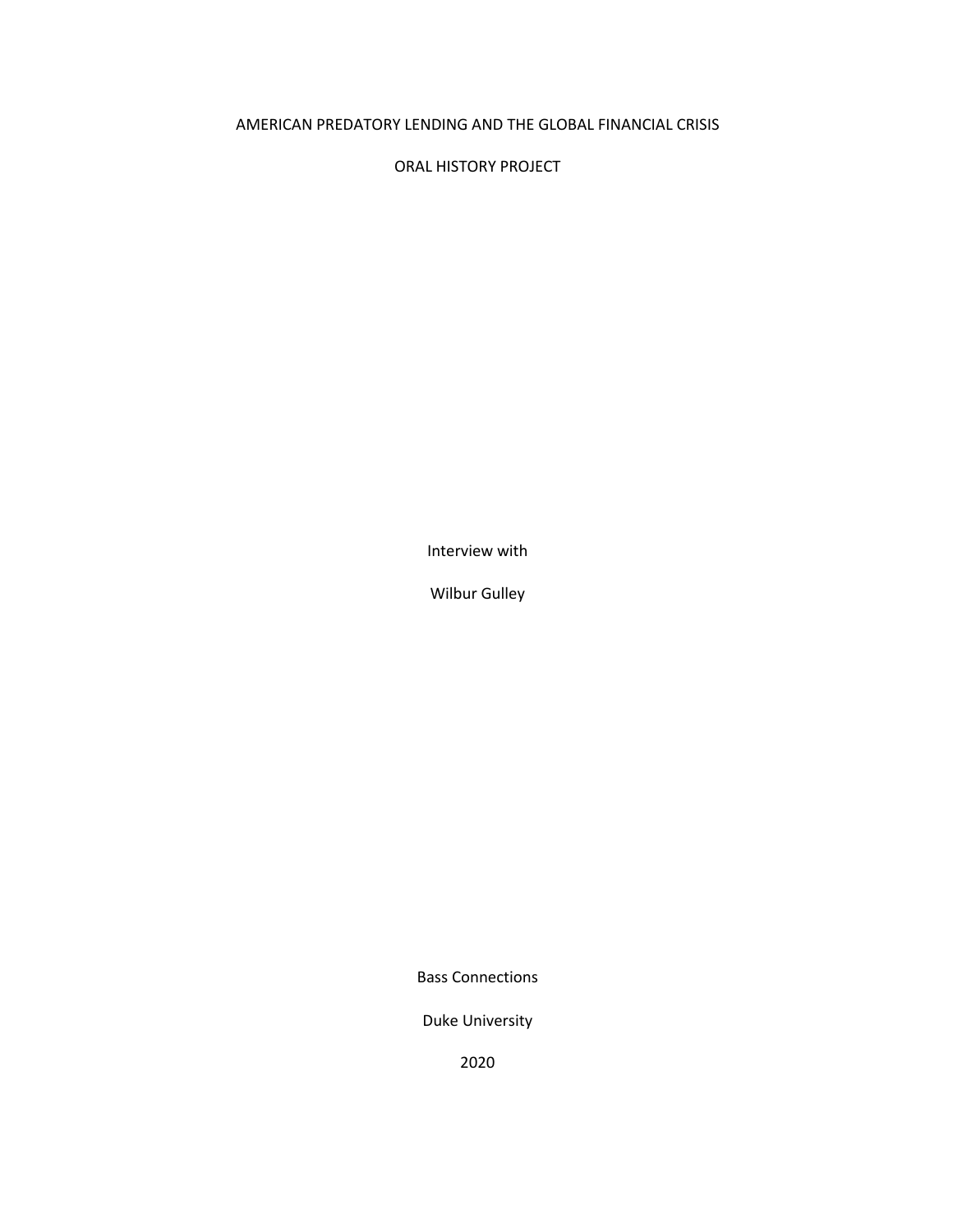## PREFACE

The following Oral History is the result of a recorded interview with Wilbur Gulley conducted by Michael Cai on January 31, 2020. This interview is part of the Bass Connections American Predatory Lending and the Global Financial Crisis Project.

Readers are asked to bear in mind that they are reading a transcript of spoken word, rather than written prose. The transcript has been reviewed and approved by the narrator.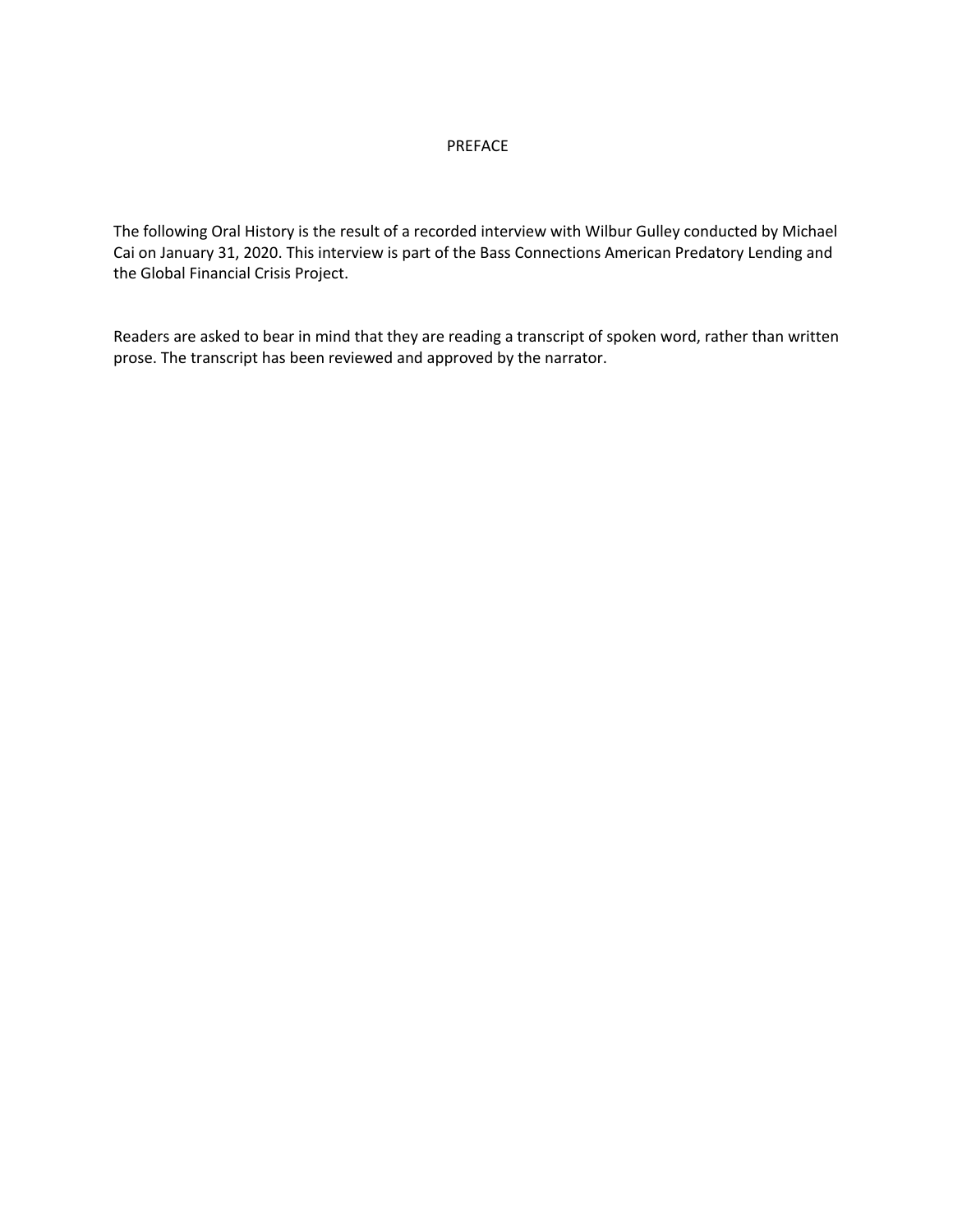| Transcriber: Cam Polo    | Session: 1             |
|--------------------------|------------------------|
| Interviewee: Wib Gulley  | Location: Durham. NC   |
| Interviewer: Michael Cai | Date: January 31, 2020 |

- Michael Cai: So I'm Michael Cai, an undergraduate student at Duke University and a member of the Bass Connections team, … American Predatory Lending and the Global Financial Crisis. It is Friday, January 31, 2020, I'm at the Duke University School of Law for an oral history interview with Wilbur Gulley, former Durham mayor and North Carolina State Senator and current adjunct instructor in the Sanford School of Public Policy.
- Wib Gulley: Right. And I go by the name of Wib, although you're right, the full name is Wilbur.
- Michael Cai: Well, Wib, thank you for joining me today.
- Wib Gulley: Pleasure.
- Michael Cai: I'd like to start a bit by establishing your background. You attended Duke University for your undergraduate and received your J.D. From Northeastern University. Is that correct?
- Wib Gulley: Very, exactly.
- Michael Cai: So when in your career did you first become involved with mortgages and housing?
- Wib Gulley: I [laughs], probably like a lot of folks, I guess my first experience was in home ownership. And I graduated from Duke in 1970 and on a sort of year-by-year basis. The first few years, kept deciding to stay in Durham one more year. And my – I have a twin brother who also lives here in Durham with his family. We both grew up along with two other brothers and our mom and dad in Little Rock, Arkansas. But Dub and I continued to stay here and ended up buying a house in 1976 about six years after graduation, the two of us together.

It was a modest house, relatively inexpensive and it was built on one of those lots at the ground, slopes way away, so it was up on poles. We called it a tree house, but it was fine. And so, you go through the home closing business -- you get, I guess, where I got my initial sense, although, later on as a lawyer in private practice, I did hundreds of real estate closings for residential properties. The first one though, I probably was like, a lot of folks that I handled the closings for -- they're like, "Oh yeah, those documents. Give me another one." You know, I wasn't deeply reading every part of the deed of trust or the other documents, truth in lending and so forth. But that was my first experience.

Later on, I went to Northeastern University School of Law, as you noted from '78 to '81, came back and started a small law firm with another guy who I became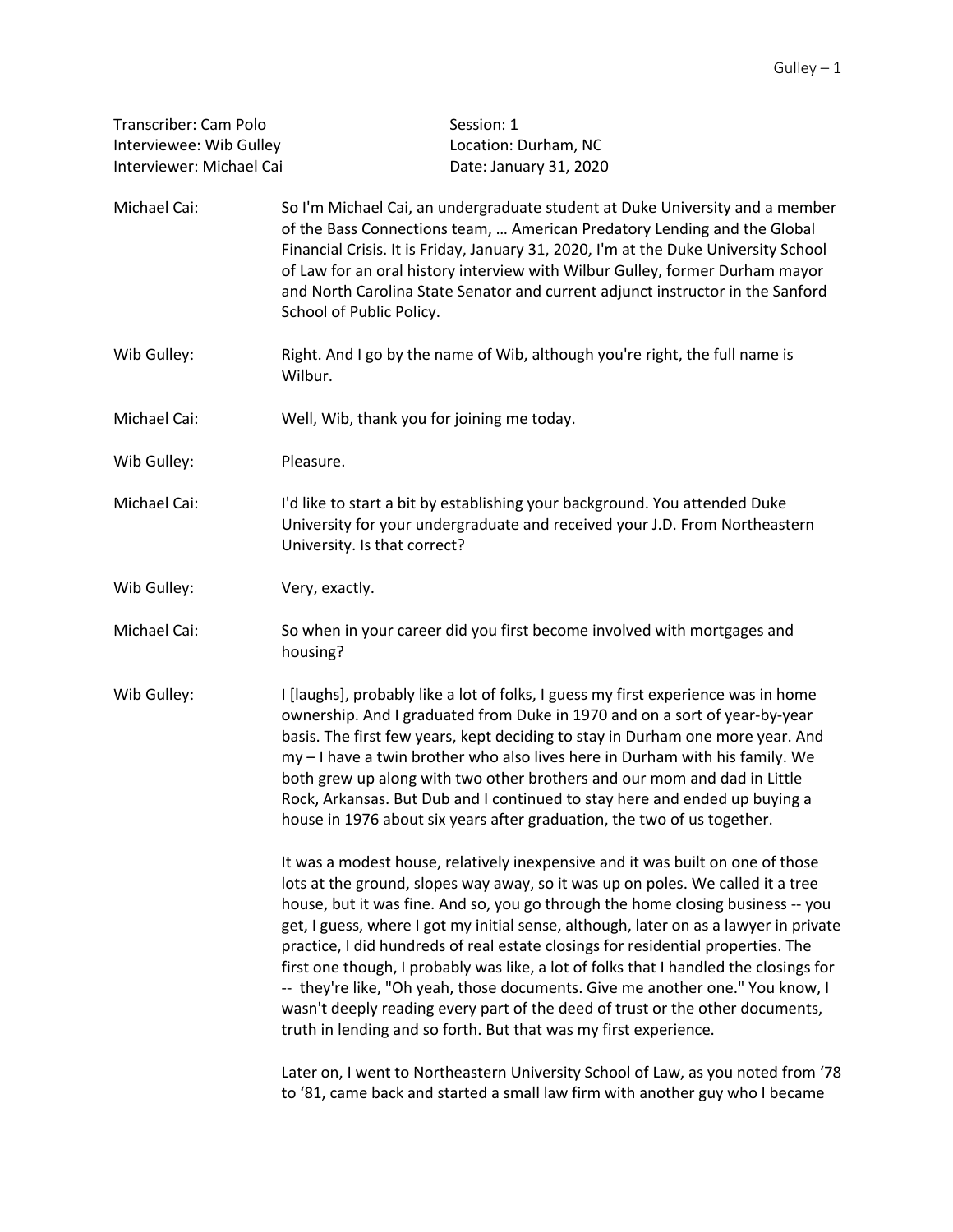|              | close, good friends with. And we had a two-person law firm that went from<br>1981 to 2004, and like I said, I did a bunch of real estate closings. So then, I had<br>to basically understand and be able to explain and articulate the whole process,<br>all the documents in depth. I had to know things to look for that were problems<br>or questions. Most every closing has some things that come up that are issues<br>or questions or concerns that need to be dealt with. So that I think was a much<br>more complete full education about residential properties purchased or sale,<br>you know, I handled sales as well and refinancings and the whole raft.                                                                                                                                                                                                                                                                                                                                                                                                                                                                                                                                                  |
|--------------|-------------------------------------------------------------------------------------------------------------------------------------------------------------------------------------------------------------------------------------------------------------------------------------------------------------------------------------------------------------------------------------------------------------------------------------------------------------------------------------------------------------------------------------------------------------------------------------------------------------------------------------------------------------------------------------------------------------------------------------------------------------------------------------------------------------------------------------------------------------------------------------------------------------------------------------------------------------------------------------------------------------------------------------------------------------------------------------------------------------------------------------------------------------------------------------------------------------------------|
|              | I didn't deal with them other than an attorney-client sense until I was in the<br>state legislature and I was in the North Carolina Senate I was elected I guess<br>in '92 and served until 2004 And during that time, there were a number of<br>financial issues and residential lending issues that came up. I then dealt with it<br>at the policy level, or what was lawful and what wasn't in North Carolina. And,<br>that also, was a real education.                                                                                                                                                                                                                                                                                                                                                                                                                                                                                                                                                                                                                                                                                                                                                              |
| Michael Cai: | Well, I think of interest for our project was your time with the Senate as a state<br>policy maker. And so when you started as a Senator in 1993 to the end in 2004,<br>what would you characterize as the key changes in the mortgage market during<br>that time? And what were you specifically involved with?                                                                                                                                                                                                                                                                                                                                                                                                                                                                                                                                                                                                                                                                                                                                                                                                                                                                                                        |
| Wib Gulley:  | 50 members in the North Carolina Senate. When I was there, there were<br>probably a majority, sometimes a 26-24, or sometimes a 30-20 majority<br>Democrat. But there were not a lot of folks who you would call consumer<br>advocates or interested in any serious way in consumer protection. So, I became<br>pretty quickly one of the very few senators that folks who worked with<br>borrowing and consumer finance which is not related to real property, but<br>personal property and things or payday lending or residential real estate<br>matters, came to sponsor legislation that generally was trying to maintain or<br>enhance protections that were in place under the North Carolina statutes. And<br>with regard particularly to residential there were I think that was less of a<br>heated issue at that point than the payday lending, and the consumer finance<br>areas that I carried legislation in. I was a sponsor or co-sponsor, and at times<br>lead co-sponsor of several major bills at that time. Governor Cooper actually<br>was the lead $-$ you all may know that from your research into this $-$ one of the<br>payday bills and we had him and he was great. So does that get at it? |
| Michael Cai: | Yeah, yeah We did a lot of research into the 1999 North Carolina Anti-<br>Predatory Lending Law. And I'd love to hear about your thoughts and how that<br>came to be and what the process was like getting that bill passed.                                                                                                                                                                                                                                                                                                                                                                                                                                                                                                                                                                                                                                                                                                                                                                                                                                                                                                                                                                                            |
| Wib Gulley:  | I feel like - and sort of a full disclosure that if you've researched that recently,<br>and I probably have not thought a lot about it over the 20 years, that you know<br>more about it than I do, and you certainly know more about the substance of it.<br>You may know more about what was going on.                                                                                                                                                                                                                                                                                                                                                                                                                                                                                                                                                                                                                                                                                                                                                                                                                                                                                                                |

So that said, my memory is that there were increasing concerns around disclosure issues, particularly with lending. I remember working with our staff to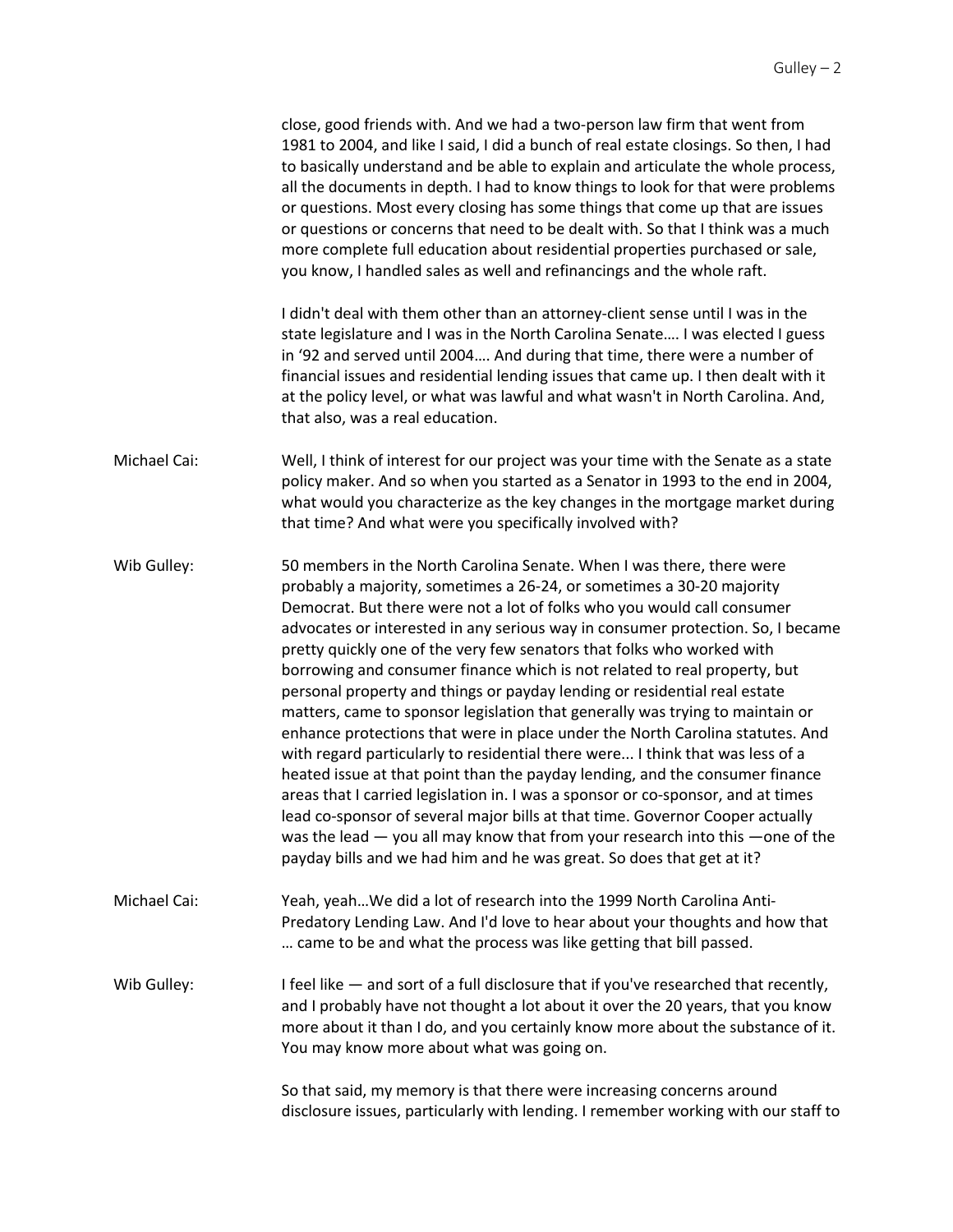get a bill drafted. And when I say I had folks who work in legal services and folks who work with something — that's now called the North Carolina Justice Center, that fits into that — come and talk to me about, we have concerns about these things. Also the guy that I started practicing law with is a guy named Martin Eakes. I don't know if you know Martin or have had a chance to, I was going to say, if you wanted to pick someone who's in depth, knowledgeable, younger and with a better memory, Martin would be great, if you can get a chance to talk to him, I would heartily recommend that. Mike Calhoun is also great... .

And so, so those folks who were paying attention to those things came, came to me and worked with the, the staff to get a bill drafted. And my recollection is that I worked with a guy named Paul Stock who was the lead lobbyist for North Carolina Bankers Association. Because what you want to try and do is get something that — to the extent possible — is not seen as controversial. So, to protections, you talk to the folks in the industry saying this is a way of saying that folks that are doing right are actually being undercut by the folks who are looking to make a faster buck, quicker, cheaper, whatever. And so, if we enforce a floor everybody has to play by, then they're all a fair competition, but it's all on a fair basis. And the folks who are good people doing this are protected actually and their situations enhanced. Otherwise they're getting unfair competition. So that's some memories of it.

- Michael Cai: I know in particular there was concern about yield premiums and things like that related to lending.
- Wib Gulley: Yes, Mike Calhoun was a bear on that and Martin [Eakes] too. It was one of those things where when you sat down and calculated the cost of this and mortgage insurance also, it was a rapacious business. And so and again — you guys heard me — but I think what we tried to do is say, "Okay, we're going to put real meaningful consumer protection in there about that into the bill, and hopefully into the law." Yeah, yeah. Well, behind all of that, there's a lot of people out there who were getting hurt and stuck in and, not just in the Triangle, but across North Carolina. And a number of the Legal Aid offices have clients coming to them in situations where their homes are threatened and their livelihoods are being hammered by this. And they're trying to find ways to help them maintain and carry on, and that leads to some kind of understanding about what's going on with those kinds of finance charges. Yeah.
- Michael Cai: And so you mentioned the Senate at the time was 26-24, 30-20 Democrats and there didn't seem to be a huge interest in consumer protection. So when you were bringing these laws to the floor, what were some of the obstacles that you faced?
- Wib Gulley: Well the obstacle, the main obstacle, was that most of the senators, clearly all the Republicans, or pretty much, most of the Democrats were sort of like, "Things are fine. I don't hear anything about this." Or, you know the first question they ask once you bring this: "What do the bankers say?" You know,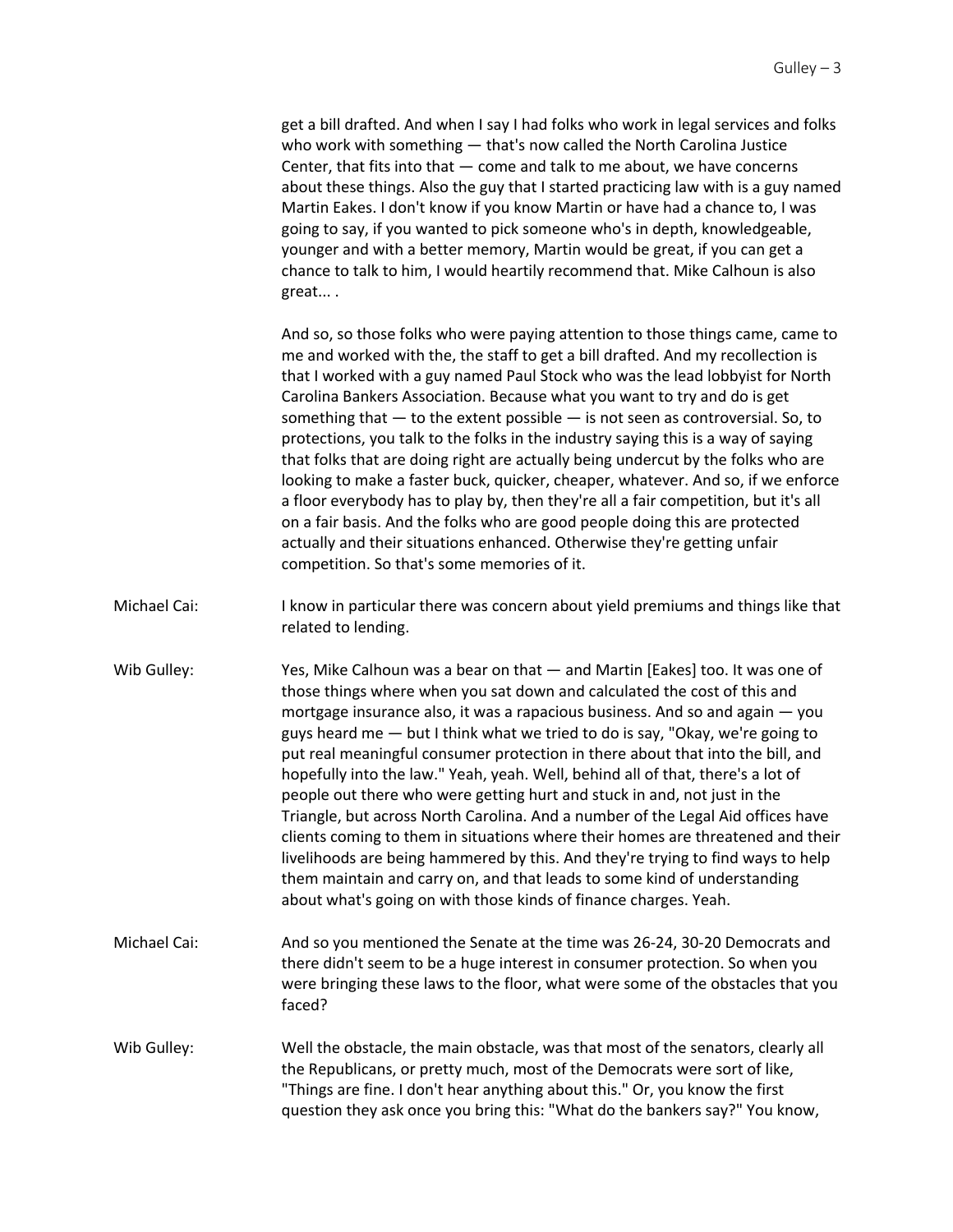and it's interesting, the mortgage loan market has changed and you all know this as well. But I think back then, traditional lenders — banks to the extent [in the] '70s [with] loans [they] were still doing it — maybe were doing more than half of it. Now of course it's a tiny fraction, if at all. And so that was the key sort of financial interest that they would be interested in and they would want to be protected, which is why you try and work things out with them. So the first thing, part of legislative strategy that I became aware of and tried to do was you want to get there first with your fellow senators about what the issue is and what the story is, because if you got to them first, there's a pretty good chance they would listen to you, and that's where they'd gain their understanding. If you got to them after the lobbyist trying to protect the insurance industry or trying to protect the lenders would get to them, then you had an uphill fight.

- Michael Cai: So why did you think the senators were saying, "You know, we don't hear anything like we don't think this is a problem" while for you, and some of these other senators, they were hearing that loud and clear?
- Wib Gulley: You know politics is an intensely human occupation, profession and it's all about people. And who you know and who you spend your time with. Let me give you an example. There was a bill to try and deal with the DOT [Department of Transportation] board, which generally at that time, was always appointed by the governor — and the governor always appointed some of the major people who had given them a lot of money in the last election — and then the board would steer particular projects to their own district and sometimes to their own house in their own neighborhood. I mean, it was — conflicts of interest is a nice way to talk about it. And so I had a bill that I was trying to work, sponsor with some other folks who say, we need to, you know, straighten up how the board of the Department of Transportations changed and so forth. And it was controversial, but also, there was clear …, the newspapers had run some stories and there was some evidence that there were problems we needed to address.

And so I had the bill and I was trying to talk to a couple of the more powerful senators about co-sponsoring or why it was a good thing we ought to be making that a strong part of the bill. And one of them, we were there one Monday you know, legislators go home, usually on a Thursday afternoon and they'll come back on a Monday afternoon for the Monday evening session — I was sitting there Monday afternoon is my memory with a couple of them — one who went on to become governor or one who was one of the key members of the Senate for a long number of years. And I remember one of them said, "Well, you know, I was at the country club all weekend, I didn't hear anything from anybody up there about this problem."

And you know, I try and find a nice way to respond, but that's the point. Who you hang with — and most members of the Senate either don't work or don't need to work or work for — some of them worked for a bank, some of them worked for a major business and they'd say, "You know, you just go deal with that and don't worry, we got you." You know, and you got an office here, but you don't really need to do much. And so their sense of who's important and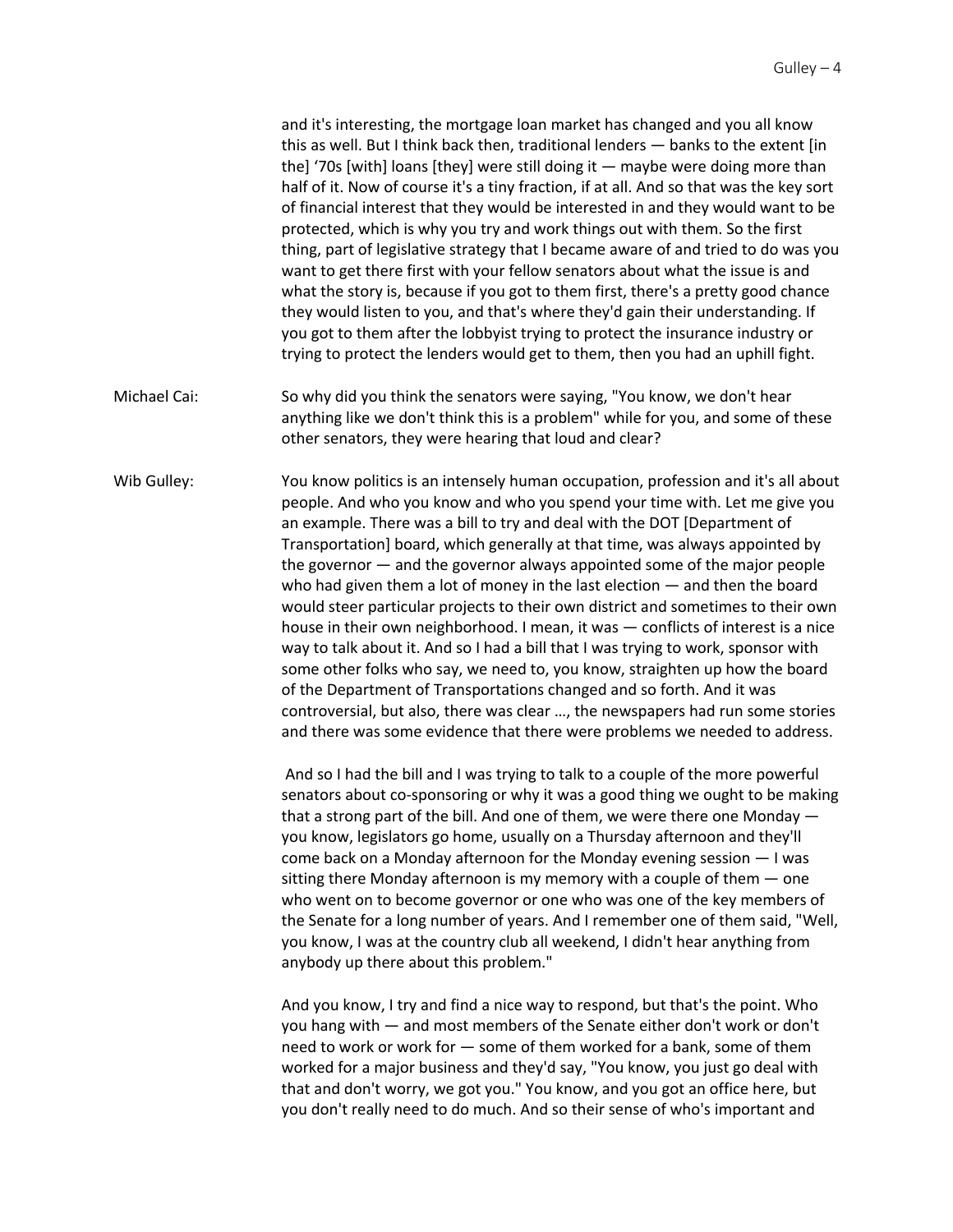|              | who you get information from is a very different segment from ordinary people,<br>or the folks that I hang with. And then the legislators that had been there at all,<br>if some of the lobbyists or some of the people that work at the legislature for<br>the consumer protection side or for the legal service side or whatever, they [the<br>legislators] are almost immediately suspicious and almost immediately kind of<br>defensive, which is why they would come to someone like me. So I just think<br>there were some hard realities and I don't know that it's changed a whole lot. Is<br>that responsive? I don't know if that gets to your question. |
|--------------|--------------------------------------------------------------------------------------------------------------------------------------------------------------------------------------------------------------------------------------------------------------------------------------------------------------------------------------------------------------------------------------------------------------------------------------------------------------------------------------------------------------------------------------------------------------------------------------------------------------------------------------------------------------------|
| Michael Cai: | No, no, I think that was great. So when working with residential mortgages,<br>what were some of those other agencies, whether state or federal, that you had<br>to work closely with?                                                                                                                                                                                                                                                                                                                                                                                                                                                                             |
| Wib Gulley:  | Again, apologizing for my memory not being great. I would think that I worked<br>with the banking commission, North Carolina Bank Commission. I don't recall<br>any federal folks that we've worked with. I recall working with a key staff person<br>for the governor who was sort of wanting to protect the governor's interest and<br>credibility and whatever on this to make sure we weren't going to do anything<br>too crazy. And then with like I said, Paul Stock, the banking association, and<br>some of the consumer and [NC] Justice Center folks. That's who I remember.                                                                             |
| Michael Cai: | Okay.                                                                                                                                                                                                                                                                                                                                                                                                                                                                                                                                                                                                                                                              |
| Wib Gulley:  | Yeah.                                                                                                                                                                                                                                                                                                                                                                                                                                                                                                                                                                                                                                                              |
| Michael Cai: | So there wasn't too much federal influence?                                                                                                                                                                                                                                                                                                                                                                                                                                                                                                                                                                                                                        |
| Wib Gulley:  | No, that's interesting. You almost wonder, you know, but the FDIC [Federal<br>Deposit Insurance Commission] doesn't exist for us and Fannie Mae and Freddie<br>Mac don't really exist. That could have changed in the last 10 years, but I mean,<br>they just weren't a presence.                                                                                                                                                                                                                                                                                                                                                                                  |
| Michael Cai: | Okay.                                                                                                                                                                                                                                                                                                                                                                                                                                                                                                                                                                                                                                                              |
| Wib Gulley:  | Yeah. And I don't know who else might've been representing federal interest.<br>None of the regulatory agencies.                                                                                                                                                                                                                                                                                                                                                                                                                                                                                                                                                   |
| Michael Cai: | And so what was it like to have [a] public position during the housing boom?                                                                                                                                                                                                                                                                                                                                                                                                                                                                                                                                                                                       |
| Wib Gulley:  | To have a public position about raising these issues and trying to make some<br>changes to                                                                                                                                                                                                                                                                                                                                                                                                                                                                                                                                                                         |
| Michael Cai: | During the housing boom, yes.                                                                                                                                                                                                                                                                                                                                                                                                                                                                                                                                                                                                                                      |
| Wib Gulley:  | Yeah, it was always hard. It was always - you started from an uphill battle<br>position, uphill fight. And it didn't matter how obviously the problems were,<br>how clear the problems were and how obviously people were being hurt. You                                                                                                                                                                                                                                                                                                                                                                                                                          |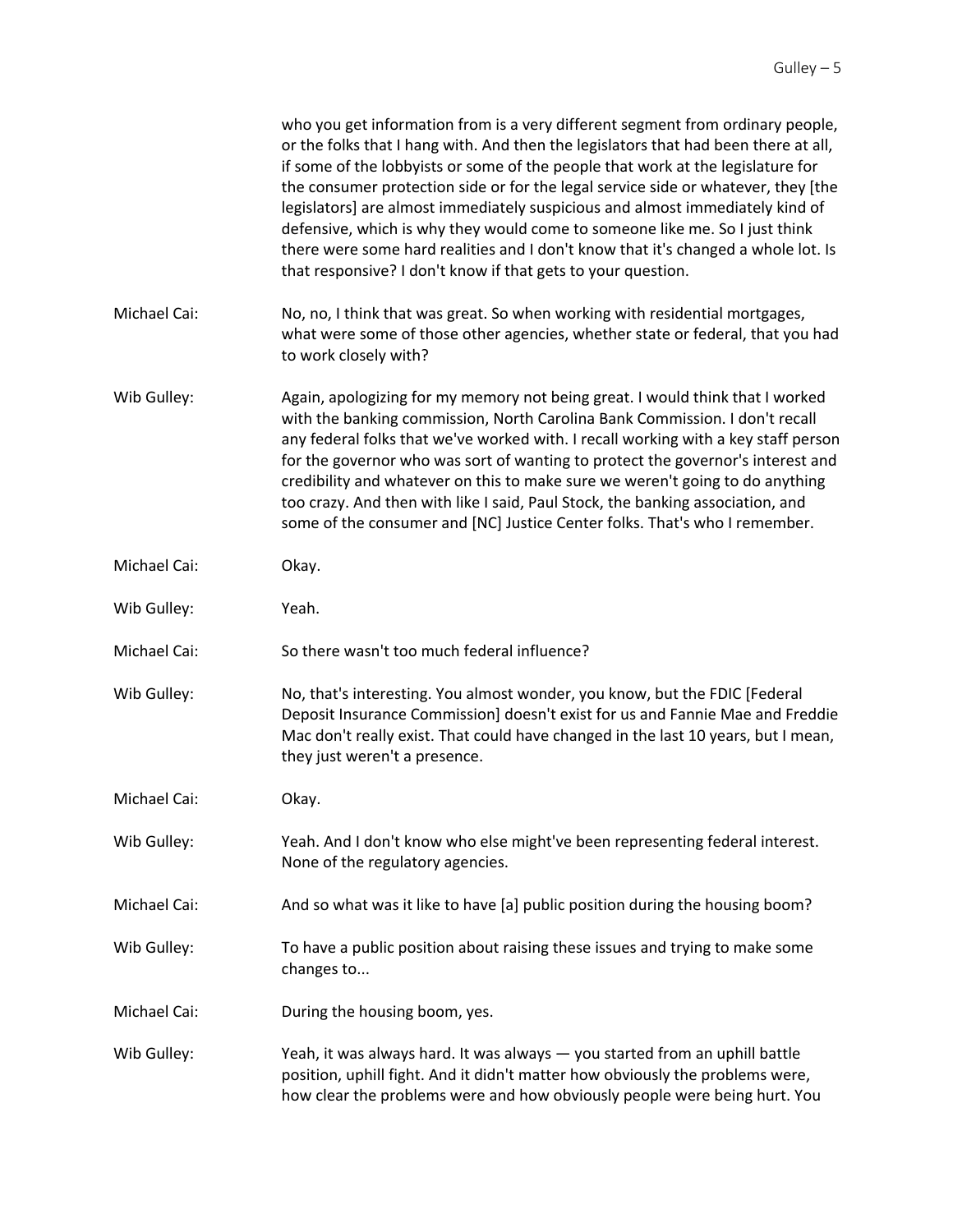|              | still started from that and you had to work it, but we got better. I mean, North<br>Carolina over a period of years from the late nineties $-$ you all probably know<br>this too, into the next $-$ the first five years, became one of the best financial<br>protection states in terms of borrowers and lenders and consumers, I think in<br>the country. I mean it was the number of bills, it wasn't just the one that y'all<br>are focused on, but it was always hard.                       |
|--------------|---------------------------------------------------------------------------------------------------------------------------------------------------------------------------------------------------------------------------------------------------------------------------------------------------------------------------------------------------------------------------------------------------------------------------------------------------------------------------------------------------|
| Michael Cai: | So how often would you interact directly with consumers and what do you recall<br>from these, from these interactions in the housing boom years?                                                                                                                                                                                                                                                                                                                                                  |
| Wib Gulley:  | Honestly, a little bit, not a lot of direct interaction with consumers who were<br>being impacted by this. I would get stories, told stories. I would have additional<br>sources of information, but, and, and the folks who represented them legally<br>and otherwise, but not, not a whole lot. And you know, it's compelling histories.<br>I mean, they just, they grabbed me with about "How could we have let this<br>happen" or "How could it be letting this happen", kind of sense of it. |
| Michael Cai: | Sure. And so during the housing crisis, at that time you were working as general<br>counsel for the regional public transportation agency GoTriangle?                                                                                                                                                                                                                                                                                                                                             |
| Wib Gulley:  | Yes.                                                                                                                                                                                                                                                                                                                                                                                                                                                                                              |
| Michael Cai: | Okay.                                                                                                                                                                                                                                                                                                                                                                                                                                                                                             |
| Wib Gulley:  | 2004 to 2014, 10 years.                                                                                                                                                                                                                                                                                                                                                                                                                                                                           |
| Michael Cai: | Okay. But, so I guess in those months leading up to the crisis were you still in a<br>public position, were you still interacting with consumers or involved with<br>residential mortgages?                                                                                                                                                                                                                                                                                                       |
| Wib Gulley:  | Hmm. Probably no, I mean I still was in a very public position but to the extent I<br>was doing anything, I was quietly talking with and working with Martin and<br>Mike. I continued doing that for a number of years, not a lot, but some years<br>after I left the Senate, in terms of strategically how to get things done and dealt<br>with during the 2006, seven, eight-ish period, which was horrible.                                                                                    |
| Michael Cai: | So in your role as a state Senator, what stakeholders outside of government did<br>you engage with most?                                                                                                                                                                                                                                                                                                                                                                                          |
| Wib Gulley:  | Ooh, that's a good question.                                                                                                                                                                                                                                                                                                                                                                                                                                                                      |
| Michael Cai: | Take your time.                                                                                                                                                                                                                                                                                                                                                                                                                                                                                   |
| Wib Gulley:  | Yeah, how long do you have? Stakeholders outside of state government? The<br>folks in my district and I consider that actually a treat. Sometimes it was a treat<br>you had a lot of. Like, you go to the store to go shopping for groceries, you go to<br>a restaurant to have dinner, you go to church on Sunday - not that I'm terribly                                                                                                                                                        |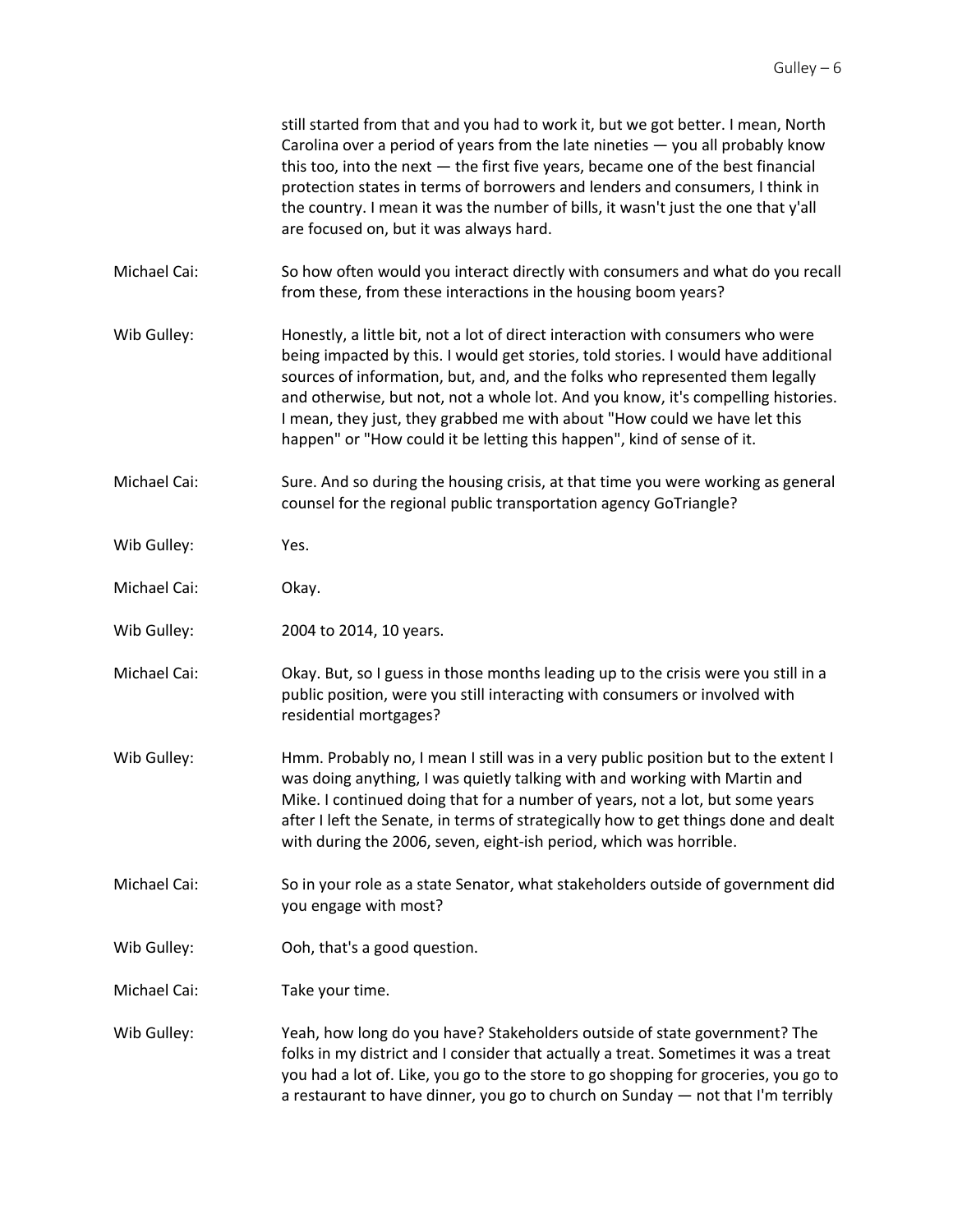religious or whatever. People stop you anywhere. And in a way, at some point you think, "Oh my gosh, will people ever leave you alone?"

But that's the job, you know, I mean, and they don't get a chance to see someone in person that they think might be able to help them with whatever the issue was or concern was. So that would be the primary group that I had a lot, and ongoing. And then you get folks that, and it's funny, a lot of folks don't have either the time or think about it, but you got a lot of organized interest in the state and you know, from the ones you'd expect to ones you might be surprised, large and small. And they come to make appointments to see you. Or if they've got money, then they have a legislative liaison or representative or lobbyist and they make appointments to come see you. So that's also —oh, you said outside of, uh, state government? So not including colleagues or anything like that or state agencies?

- Michael Cai: Well I think all the stakeholders would be of interest.
- Wib Gulley: Okay. So yeah, I would include those and I would not just  $-1$  mean I would include the folks who come to see you in Raleigh, your colleagues and the state agency folks, whether they have legislative liaisons — but also you can ask them or you can find the right person to say "I want to know more about this clean water permit or about this banking regulation or whatever." So, those are all frequent folks to interact with. I would do some reading. I mean you gotta, that's one way you got to get information. It's hard because life is just a wall to wall when you're trying to do that. But I guess that's another source of information.
- Michael Cai: You already touched on this a bit, but how do these stakeholders communicate the concerns with you as the mortgage market was changing and how did your office respond to those concerns?

Wib Gulley: They would communicate it, it's interesting. You do get letters from constituents and phone calls from constituents, or I'd be out in the community interacting with them, but I don't recall getting a lot of that from people about their individual financial borrowing, mortgage, credit, stuff. While that was going on, I would get some, I remember some in the office through letters usually or phone messages. So mostly, it would actually come from the groups that worked with them. Again who would be trying to represent their interest or trying to get something that was wrong and hurting people corrected. That's the primary link and you know we would have a great year. We would get some kind of consumer finance bill where there — well sometimes, because frequently the industry wanted to lift the caps off or move it up to, you know, 36 or 48% interest, stuff like that, so it was a fight to keep things where they were. Some for the mortgage bill and stuff were a way to make changes.

> But you'd have a great year and you would get stuff done. And what happens is the people that are working with folks who are low, moderate income and working folks would say, "Great, we got that one done. What else do we need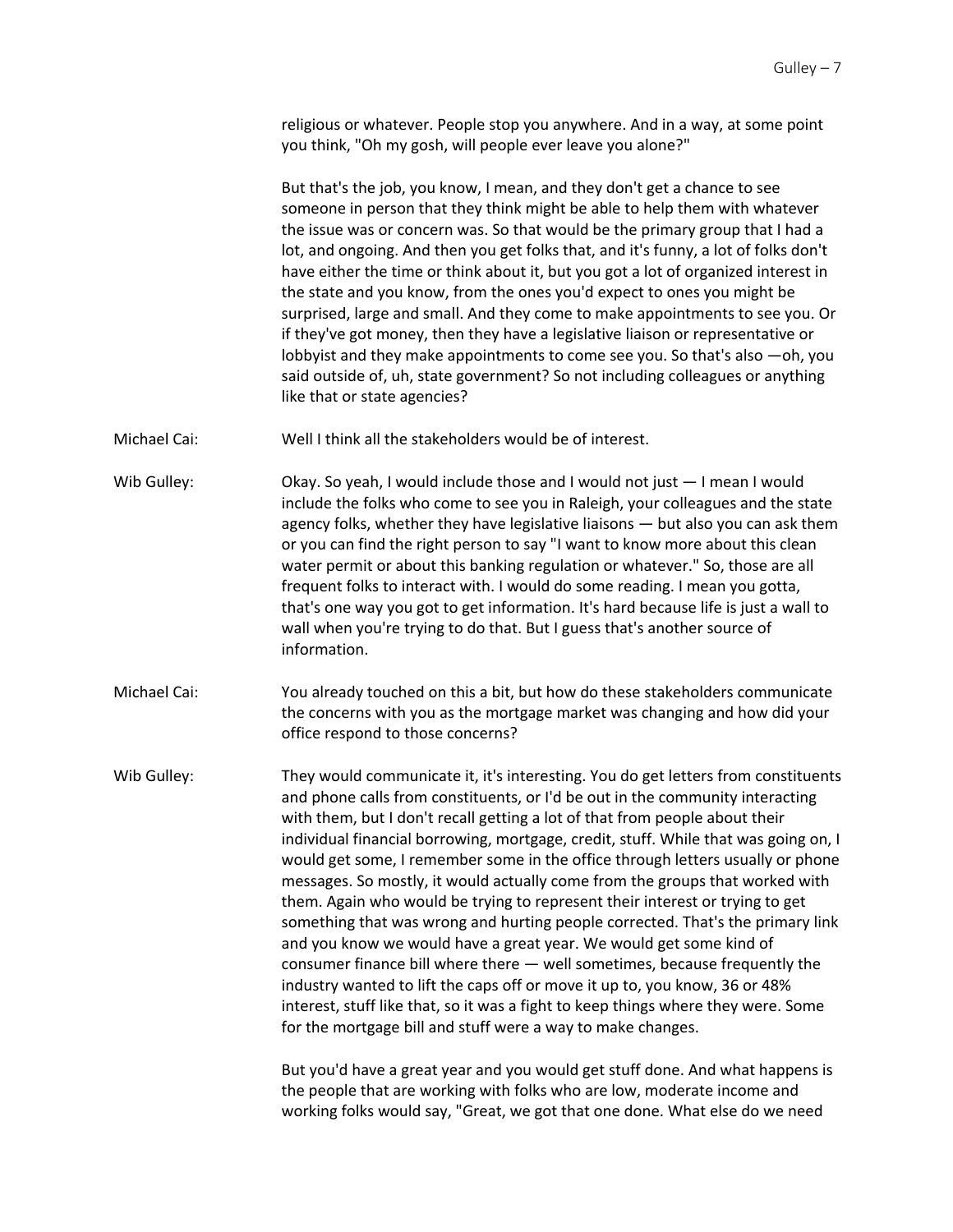|              | next year?" And you know, so the circumstances I think were not necessarily<br>that in 1998, there was a problem then we solved it, and then it was fine.<br>There's probably 1998, there were four or five problems. Let's pick what we<br>think is the major one and try and get it addressed and if we're successful, we'll<br>come back and ask Senator Gulley, Senator Cooper, Senator, whoever, Miller,<br>let's take up the next one on our list of things to try and address. And so I'm<br>sure circumstances were evolving during the time, but from where we were, it<br>was more like what, what seemed urgent at that moment and why. Does that<br>make sense?                                                                                                                                                                                                                                                                                   |
|--------------|---------------------------------------------------------------------------------------------------------------------------------------------------------------------------------------------------------------------------------------------------------------------------------------------------------------------------------------------------------------------------------------------------------------------------------------------------------------------------------------------------------------------------------------------------------------------------------------------------------------------------------------------------------------------------------------------------------------------------------------------------------------------------------------------------------------------------------------------------------------------------------------------------------------------------------------------------------------|
| Michael Cai: | That makes sense. So did you and your colleagues express concerns to each<br>other about anything related to the housing mortgage market during that time?<br>I think you mentioned this briefly, and what sort of policy changes or initiatives<br>did you pursue, whether it involved monitoring, enforcement, or changes to<br>regulations? [Laughs.] There's probably many.                                                                                                                                                                                                                                                                                                                                                                                                                                                                                                                                                                               |
| Wib Gulley:  | [Laughs.] I think there were several major financial bills. You don't mean just for<br>the one bill in 1999, but you mean in general as well? It involved, I think, a lot of<br>the things that you touched on. It involved regulating areas that weren't<br>regulated, with hopefully good standards and good requirements. It involved<br>modifying existing regulations to make them more effective and involved. So it<br>was some new policy and some revamping of existing policy. What were the<br>other things in the list that you -                                                                                                                                                                                                                                                                                                                                                                                                                 |
| Michael Cai: | Just monitoring, enforcement, and changes to regulations? I think specific to<br>policies related to housing in the mortgage market.                                                                                                                                                                                                                                                                                                                                                                                                                                                                                                                                                                                                                                                                                                                                                                                                                          |
| Wib Gulley:  | Right. So, I think the feel of the legislation, that I recall, was a lot more<br>regulatory, either new standards requirements or strengthening of existing ones<br>or fighting to keep existing ones from being watered down. The enforcement is<br>key, you know, and y'all study the stuff, don't you? Pass the law, great, then<br>don't do anything. Are you going to, is it going to be enforced? And that was a<br>little bit beyond us generally in the legislature. I mean, you could lob on or<br>whatever. You might make a crime, it's a misdemeanor three into a felony one<br>or something like that. But it's to try and get more enforcement. But, so, I don't<br>think enforcement was something we were able to do as well. The, the budget<br>appropriations process, sometimes you could get a little bit down there. I don't<br>recall any particular strong measures that I was able to get done that enhanced<br>enforcement directly. |
| Michael Cai: | And so what were some of those issues that were related to  getting<br>enforcement to actually happen?                                                                                                                                                                                                                                                                                                                                                                                                                                                                                                                                                                                                                                                                                                                                                                                                                                                        |
| Wib Gulley:  | Oh, well, nature of law enforcement in North Carolina - whether you're talking<br>about sheriffs and police departments or you're talking about the attorney<br>general or you're talking to about any state highway patrol - any of those is<br>that they have more laws to enforce $-$ and people who are not in compliance<br>to go after, then they have resources. So they do a prioritization based upon                                                                                                                                                                                                                                                                                                                                                                                                                                                                                                                                                |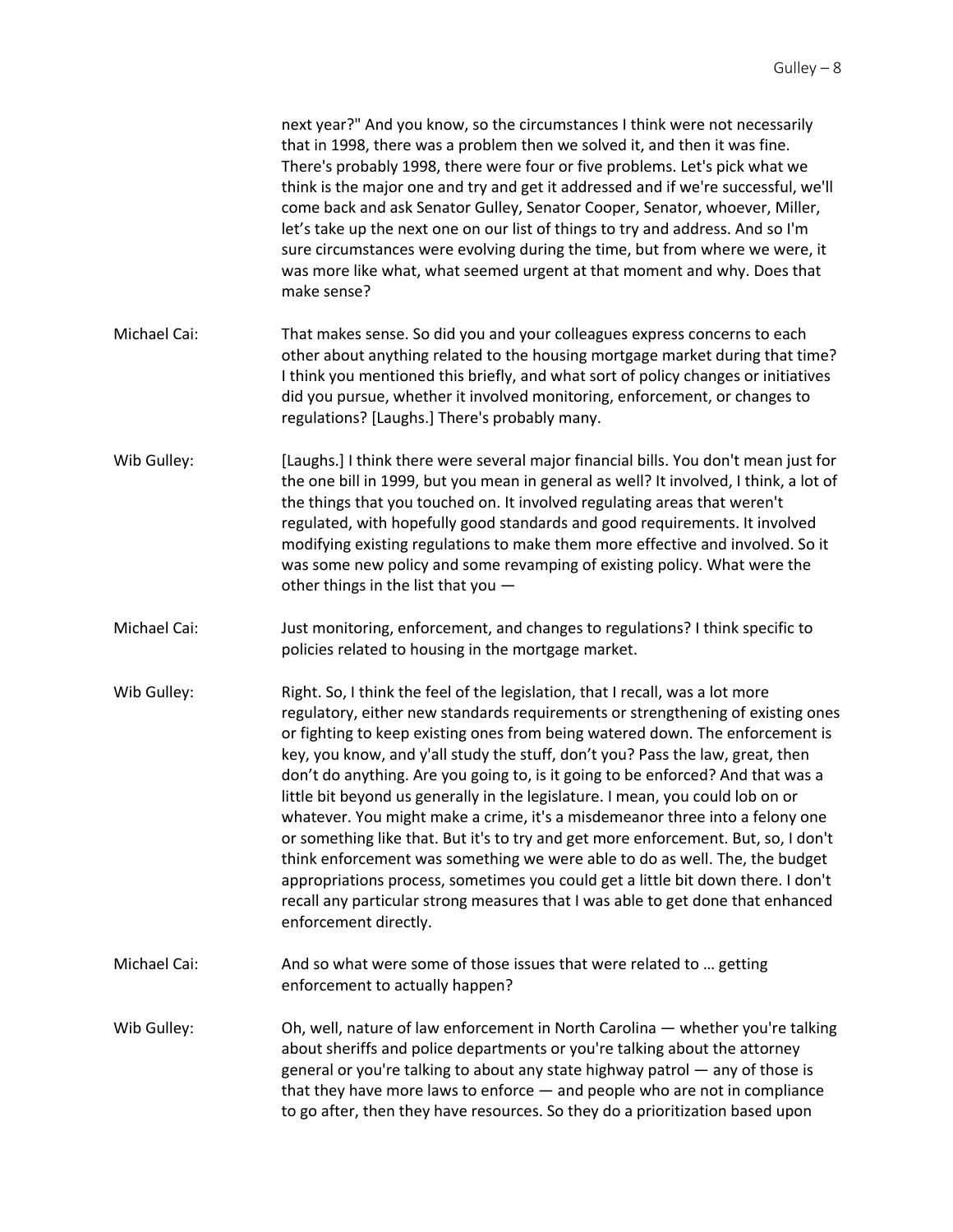|              | what they think makes the most sense. And that's not necessarily what every<br>state legislator thinks makes the most sense. In fact, there may well be a lot of<br>differences there. And what they would say, I think in fairness to you is we are<br>always under-resourced or have been consistently under-resourced and so we<br>can't enforce everything. And so we do the best we can. So one of the things<br>that I could do is try and talk some about what would it take to get more<br>enforcement over here. And usually it was resources in that I was involved with<br>the budget, some as well every year.                                                                                                                      |
|--------------|-------------------------------------------------------------------------------------------------------------------------------------------------------------------------------------------------------------------------------------------------------------------------------------------------------------------------------------------------------------------------------------------------------------------------------------------------------------------------------------------------------------------------------------------------------------------------------------------------------------------------------------------------------------------------------------------------------------------------------------------------|
|              | And so you try and make some difference there. But that I think is more<br>tenuous. Sometimes if you could, you'd work with the particular - the attorney<br>general and some of his staff was key here, and to some small extent the<br>banking folks - you try and work ahead of time "We're going to make these<br>changes" or try to make these changes in the statutes with you all then go and<br>doing that. And they, you know, you try and get them to say, "Yes, we will do<br>that," you know? So that was the other way, but that's mostly a job-owning kind<br>of thing.                                                                                                                                                           |
| Michael Cai: | And I guess specifically for the 1999 Anti-Predatory Lending Law and some of<br>the enforcement measures there $-$ in terms of mortgages following those rules<br>and following what came with the license - how effective do you think<br>enforcement was for that specific policy?                                                                                                                                                                                                                                                                                                                                                                                                                                                            |
| Wib Gulley:  | Gosh, you know, it seems like, yeah - I wish there that I was familiar with<br>studies or something like that that would give you really hard data or some real<br>feel for that. You know, I don't know that my one person impressionistic sense<br>of it is, but I think it got much better from what folks said. You know, it made<br>some difference and it gave the borrowers who were stuck with some of those<br>problems a much better away to avoid them getting stuck in the first place or to<br>unravel the situation that they found themselves in. So I think that they $-1$<br>didn't hear that we still have the problem or that we need to do more or<br>whatever generally. I think so. I'm hopeful that they were effective. |
| Michael Cai: | I remember when doing research, I think you were hoping to follow up on the<br>anti-predatory lending law with some additional laws to continue to address<br>anti-predatory lending.                                                                                                                                                                                                                                                                                                                                                                                                                                                                                                                                                           |
| Wib Gulley:  | Yes.                                                                                                                                                                                                                                                                                                                                                                                                                                                                                                                                                                                                                                                                                                                                            |
| Michael Cai: | Could you speak on that perhaps?                                                                                                                                                                                                                                                                                                                                                                                                                                                                                                                                                                                                                                                                                                                |
| Wib Gulley:  | Michael, boy, I just, I just wish I remembered better the several different laws.<br>My sense is $-$ that's probably a good quote $-$ and what it meant is we got<br>some things taken care of and there's still more things out there that need to<br>get dealt with. But I think what happened is some of the other issues that<br>consumer finance credit and predatory lending may have been what I was, and<br>payday lending may have been what I was thinking about. And we did go on to                                                                                                                                                                                                                                                 |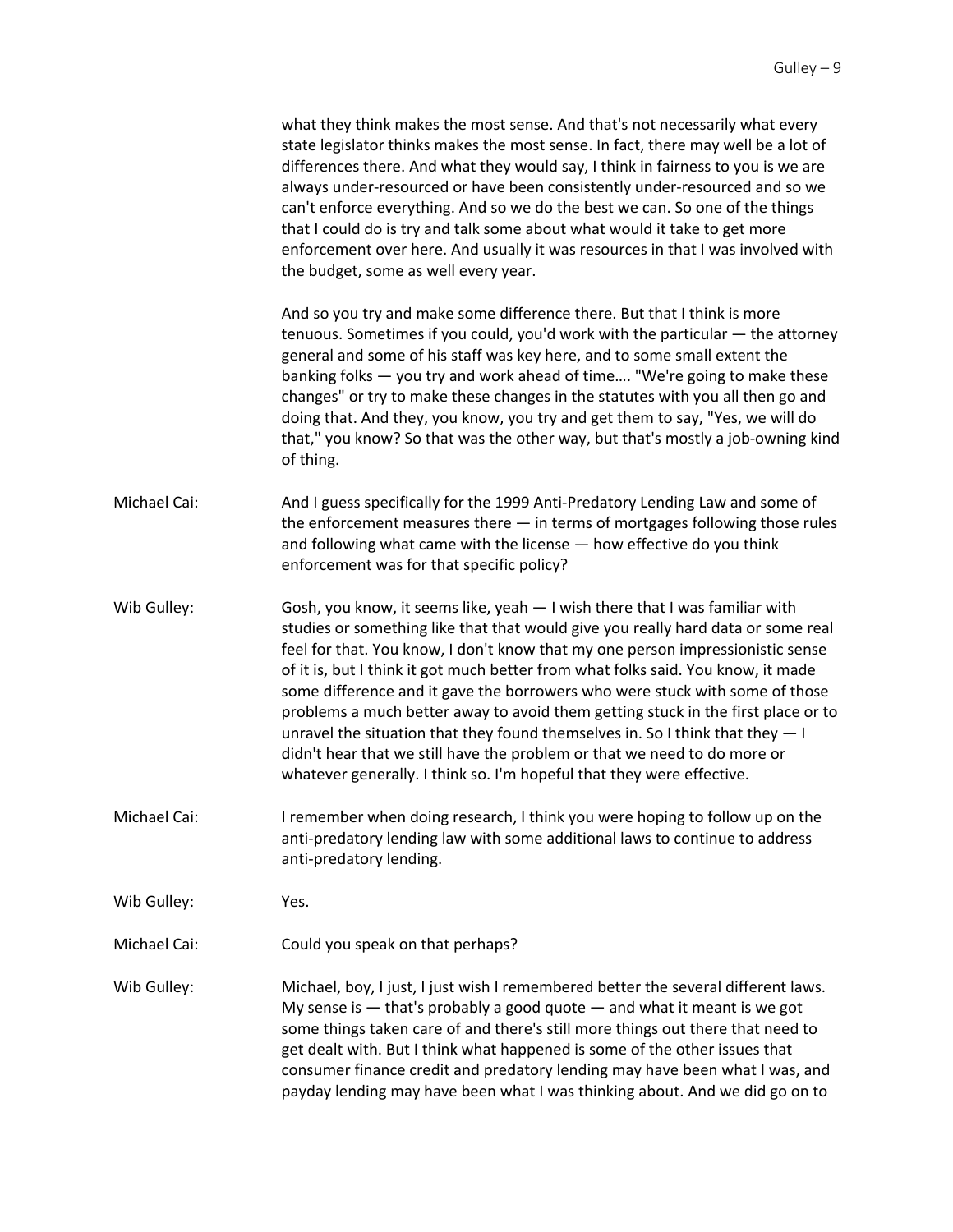do some things in those areas. I honestly can't remember what else I was thinking of needed to be done specifically at that time. But there was a series of things that I was really proud of that we were able to get put in place. Those are the three main ones.

Michael Cai: Could you restate those three?

Wib Gulley: Sure. Yes. Well again, my recollection is that the predatory lending thing was wonderful. It was a breakthrough. And the payday lending  $-$  y'all familiar with payday lending and the legislation on that, or the practice?

Michael Cai: A little bit less familiar.

Wib Gulley: Yeah. It's still a current issue in some ways, but people would set up little loan offices and said if people will loan you money depending on you paying us back with your next paycheck two weeks from now, or we can have from a week from now, a week now or whatever. And this is just to help you on short term problems come up, we're going to help you. But the interest rates are unbelievable; 100% in a lot of cases. And so it was just awful practice. And people would get in this thing where they get the first payday loan and then they wouldn't quite be able to pay. They got the next paycheck and they could pay some, but they couldn't pay it off. They said, "We'll give you another payday loan. It'd be for more, so did you could pay what you owe us plus keep going," and people are getting the spiral of debt and the statistics on that were just horrible, and so it's going on across the country.

> …[A] person or several people would start this and they were making millions and millions of dollars getting rich very fast off this. So that was a big fight and North Carolina put in place one of the first, if not the first, maybe Georgia — Michael [Calhoun] and his folks were working here and in Georgia, but we were one of the first and got a wonderful law put in place that basically shut them down. And boy, they just were really pissed off. And it had a four-year sunset. Did the predatory lending thing also have a sunset on it? Do y'all recall?

Michael Cai: No.

Wib Gulley: Okay. Then, I think it was the payday lending. You had a four-year sunset and so it put them out of business and then they spent the next three years just working as hard as they could, spending a ton of money on lobbyists and a number of my colleagues in the Senate became their water carriers to make sure that it was killed…. But we won that battle too. So, that was an interesting fight around lending. It was not mortgage lending. It was individual consumer lending. And then we had a fight at least once about — but I think two different times — one was to strengthen the consumer finance laws and the protections for the folks who were borrowing so that they wouldn't end up with exorbitant interest rates as number of them had and other sort of predatory features of it.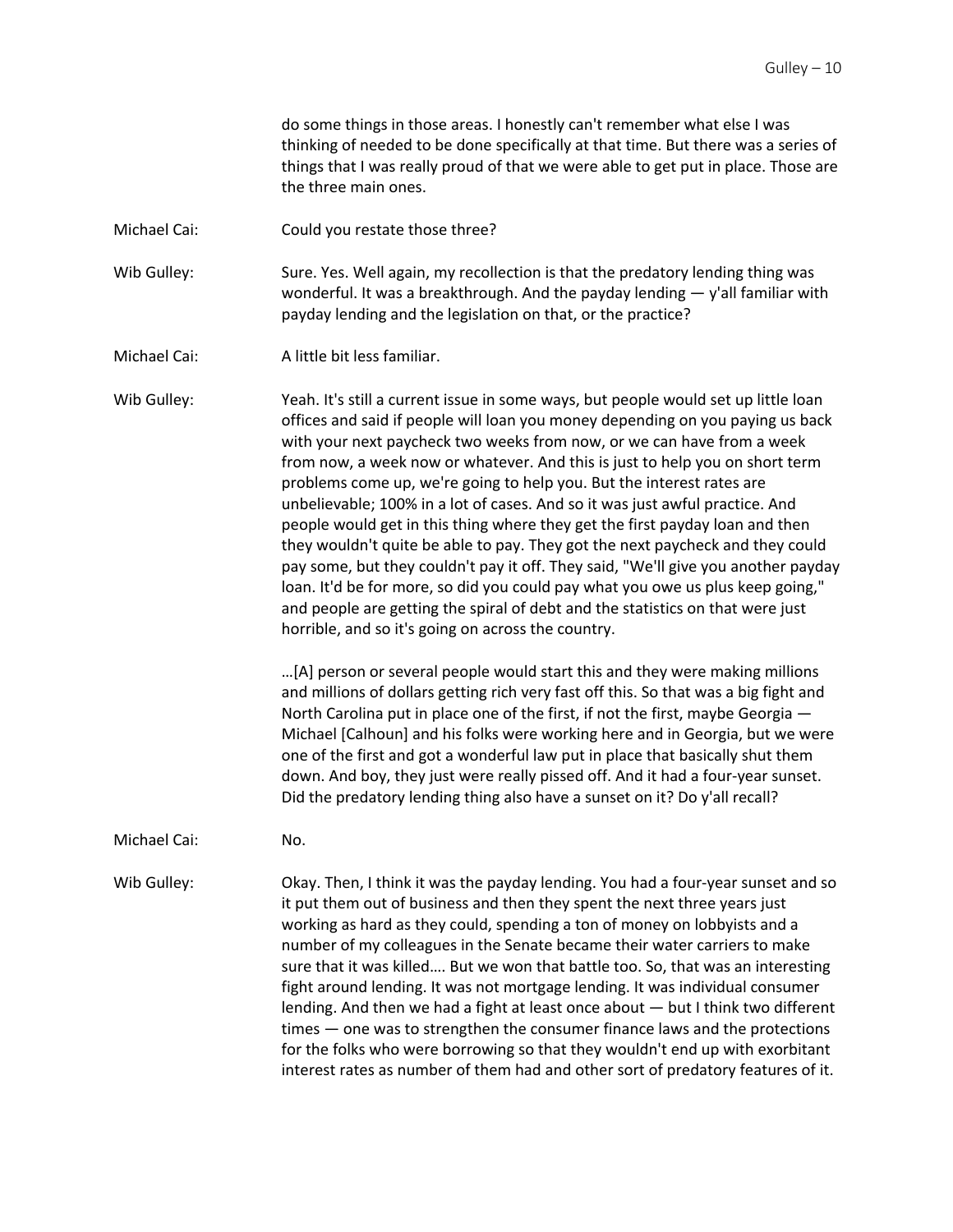And then and so I think first they came and they said, we need to jack the rates up because economically it's a hard time and we're being squeezed and we're just trying to help these working folks who really need help. And so that we fought that off. And then we went back to try and strengthen the law to make it even better than what was in there. And I think we were successful. But anyway, that was the other one. And that it may sound similar to payday lending, but payday lending was a specific kind of narrow practice — rapacious though. And consumer finance, sometimes you borrow for a car, you borrow for your kid's needs, for healthcare, you borrow for personal needs of a wider range of things. And those are — I mean the payday lending things — still a battleground. You know, the Republicans have been in charge in Washington for a number of years and they had national legislation to wipe out, basically preempt state laws and say, we're gonna make it good. But it wasn't good. It basically deregulated them to go again. And there's been a big fight about that. [Michael] Calhoun can tell you more about that. Have y'all already talked to Michael [Calhoun] and Martin [Eakes] and his folks? But you think you will, or you hope?

Michael Cai: We hope to.

Wib Gulley: Good, yeah, I think it's so important. I mean, this is a history, right? And something like that. Yeah. So if you have trouble with either one, let me know. Mike does come here some once or twice a month. March a lot more, so. Okay.

- Michael Cai: And when you say fighting these battles, like what does that look like? [Inaudible.]
- Wib Gulley: At the end, when it got hot and heavy and it did on the predatory lending and it did on payday [lending] and stuff like that. We may have someone from the Center for Responsible Lending. We may have a couple of folks — actually have a couple people, but we wanted two people from them. You'd have maybe two people from the [North Carolina] Justice Center. You may have one of the consumer advocate or whatever, but you're up against probably 15 or more lobbyists for the industry. And every Senator is a target and lobbied intensively and every Senator feels the hammer.

And so in part for them, a lot of them have fears, less of what the merit is to the issue, although that's what it ought be on. It's more, some say, "Who do I look to for contributions in the next election?" So some say, "How will this hurt me in other ways?" Some think, "What's the governor doing?" Some think, "What's the guy who's the head of the Senate?" It was [Marc] Basnight at the time — or Basnight and Tony Rand or Dave Hoyle or some of the people they look to as a conservative, is this safe or not, kind of thing to do. So it goes on for weeks and it's okay. I mean, sort of that's the way things are done. But yeah, it is a battle royal.

Michael Cai: And so by the time you retired from the General Assembly, what were your thoughts of the current health of the residential mortgage market at that time and thoughts on the future?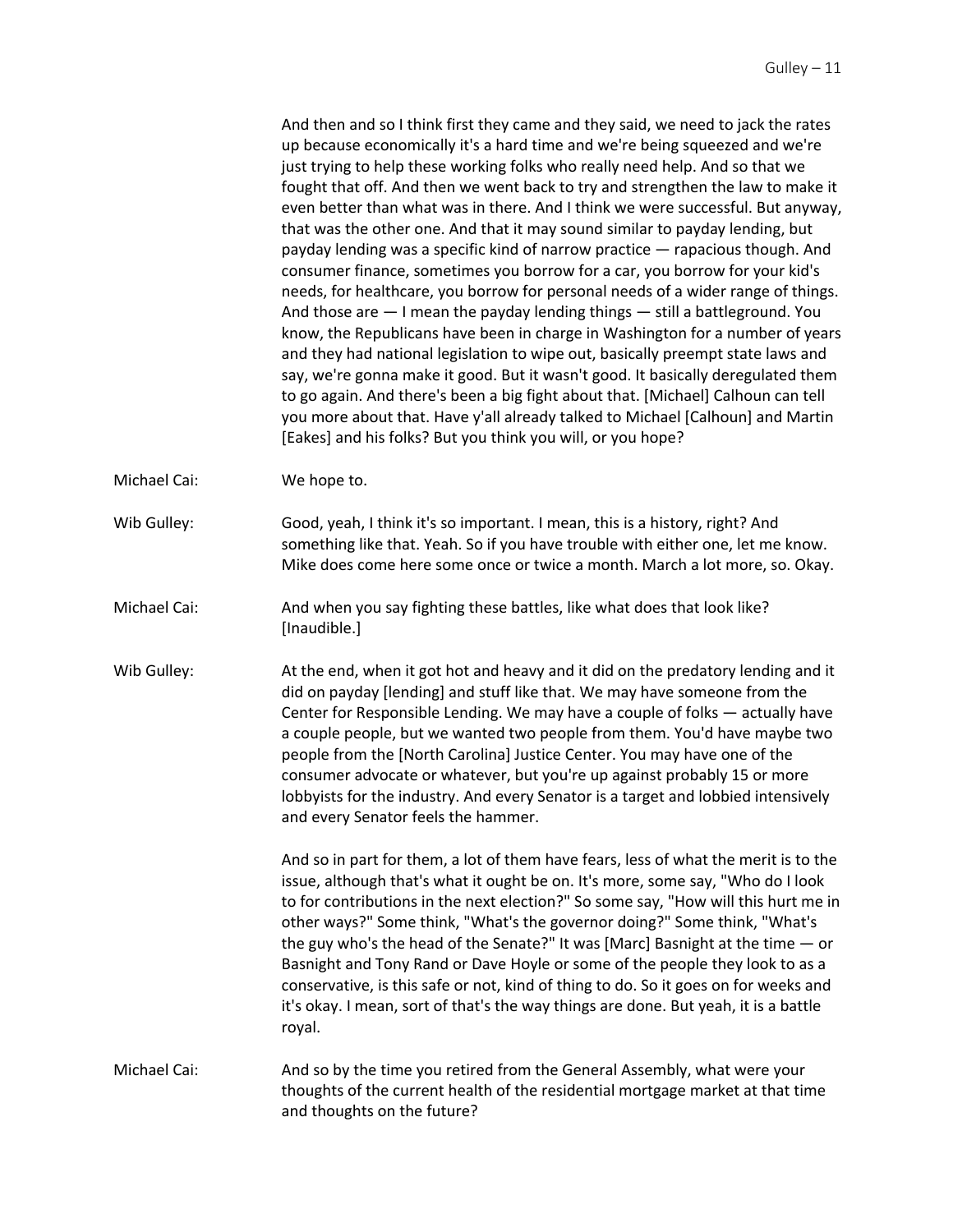Wib Gulley: What did I think about it, in 2004?

Michael Cai: Yeah, [inaudible] a few years before the financial crisis.

Wib Gulley: I know. Yeah. I just want to be clear about this place. I think by 2004, in part because I had friends who were involved in the mortgage industry and in concern about consumer protections, the Center for Responsible Lending and Self-Help [Credit Union]. I thought there were problems and they were growing and there was irresponsible stuff being done and you know, underwriting standards were being basically blown away and lending to people beyond their means. And you could already see that starting and going on back then. And it was scary. On the other hand, I didn't know what I could do about it at that point.

Michael Cai: Over the last decade we've seen a number of different narratives emerge to explain the financial crisis. How do you understand what caused the crisis?

Wib Gulley: That's a great question. That's good... It seems  $-1$  mean it is true, there were multiple parties, it's not just one party's thing. But I think the sort of major actor, the major motive is greed. The major actor are lenders. And you have lenders like to see themselves as respectable, but they would have subsidiaries that were doing it if they weren't doing it themselves. Anyway, it was mortgage lenders and the mortgage finance companies and the greed of those people for fast money, big money.

> Now, I think Fannie Mae and Freddie Mac certainly have a role to play. They let them come up with these slice-and-dice packages of mortgage loans that I don't know that they understood. To the extent they understood them, they ignored what should have been seen as pretty clear dangers. They were very sophisticated, very complicated ways of arranging the financing, as you all know. So I think secondarily, I would say they had a role to play. I think the bonding agencies, the credit agencies are just directly implicated in what happened for obvious reasons.

> And so you know, Congress, maybe I put them fourth in priority in terms of failure to regulate and provide oversight. And it's so interesting, you know, you start to look at the American economy and you see folks whose work really leads to productions of goods or services. Right? And this is none of that. This was just people whose job was to take things and figure out complicated ways without enhancing production of goods and services, but to package things to make more money off of them, and to sell these financial instruments that were just lethal. So anyway, that's my take. You know, I'm sure there's a lot more knowledgeable and sophisticated people who might be able to give you better analysis. Yes sir.

Michael Cai: And so, to what extent did you see your personal experience as adding something to our understanding of what happened to the run up to 2007-2008?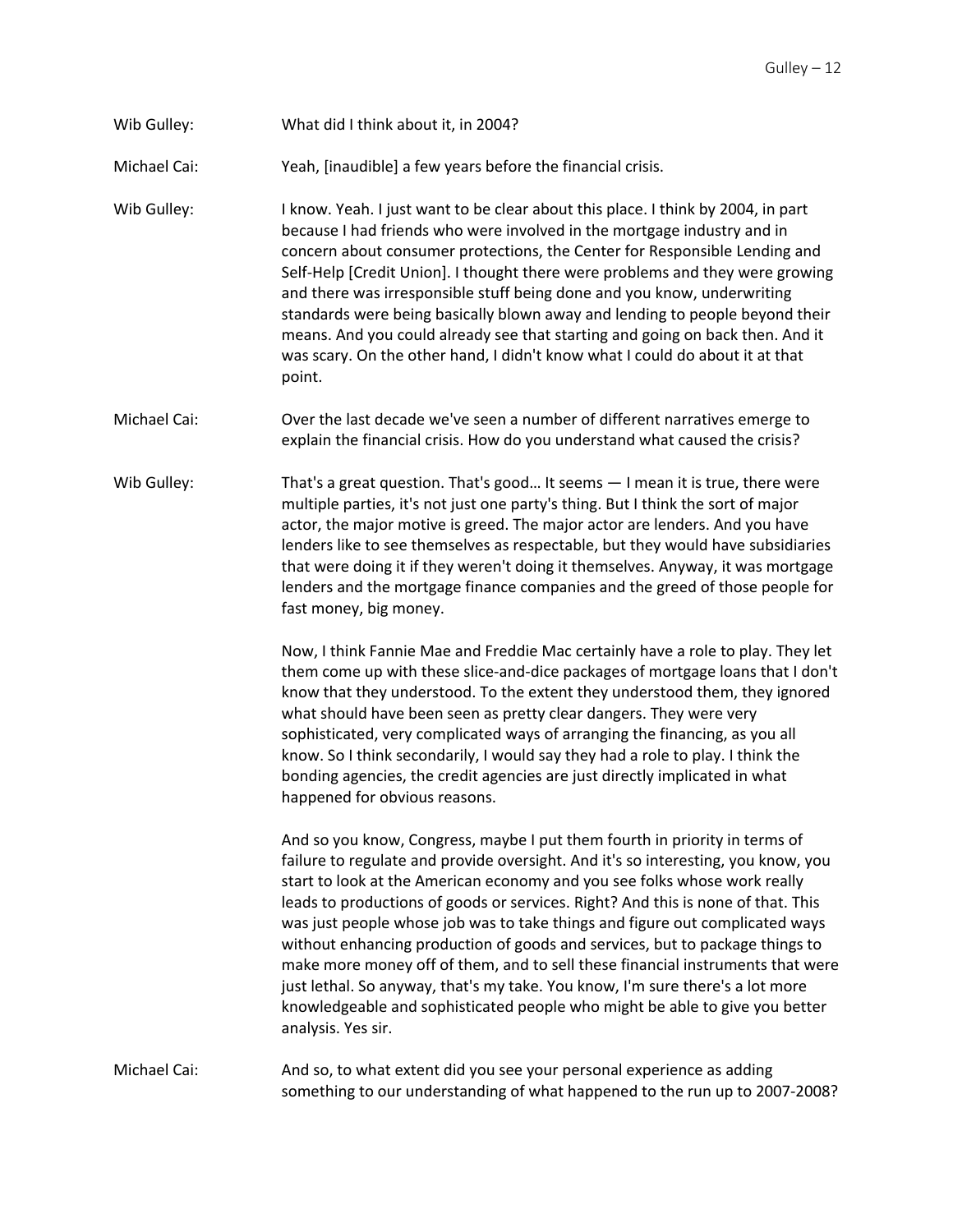Wib Gulley: Oh, well, I think that probably actually the payday lending thing as much the predatory lending thing was important but seemed smaller in a way and the payday lending thing was a bigger deal. But those two sort of teed up the issue of financial interests that were willing to in ways that had not been seen or done before, cross lines to try and make money and do it in ways that seemed more outrageous and greedier than we'd tended to ever see before. And so what that provoked is a reaction of folks who got good at focusing on the details of what is going on here from a consumer side, not from the lender side.

> And then, working among themselves and then working with colleagues and then working with legislators to say, "This is the horror show that's going on and here's how we have to push back and here's what, here's what needs to be done." I mean, you could come to me and said, "Predatory lending is going on with this thing," and I had to be educated. Right? "What do you mean? And what's the details? Well, then what do we do about it?" And you know, I'm smart enough to figure some of that out, but a lot of it not.

> So, I would say that the great thing that happened is it provoked some of those folks to get in play and to get focused on the financial lending industry. And to have some of these battles that led to a savvy and experience and figuring out how to deal well with the legislature. They didn't — they were great people, but, but legal services ain't dealt with this area much before that and CRL and Self-Help hadn't dealt with it much at all before that. And so that got them really into it, both from an expertise in the area plus a sense of how to win legislative battles.

> So that when the bottom dropped out and the in the Great Recession and the kind of hard, horrible lending from the borrowing that went on in the treatment of borrowing that really hammered more than just the people who owed on the mortgages. It hurt a lot of people. They were able, I think to push back. And it's funny, I think it all accumulated — in my mind with the establishment of the federal agency, the Consumer Finance Protection Bureau — as sort of small problem, blow up bigger problem, blow up bigger, and finally, oh my God, we've got to get a way at the federal level. We react more thoughtfully and more intelligently to try and keep these things from happening. Cause they've — The Great Recession, it almost sank the country.

Michael Cai: And so looking back on the crisis over a decade later, what do you see as the most important lessons for state policymakers?

Wib Gulley: One is, you can't relax and trust what seemed to be good, respectable people who were involved with lending to not do questionable and even outrageous things to take advantage of people to make more money. You should never underestimate the tendencies for that to happen. Cause we saw it happen, as I said, again and again. And so the corollary to that is therefore you have to always adequately fund and legislate to provide protection for citizens. You know, consumer is just another word for the citizens and the borrowers, particularly low and moderate income borrowers I think tend to get targeted